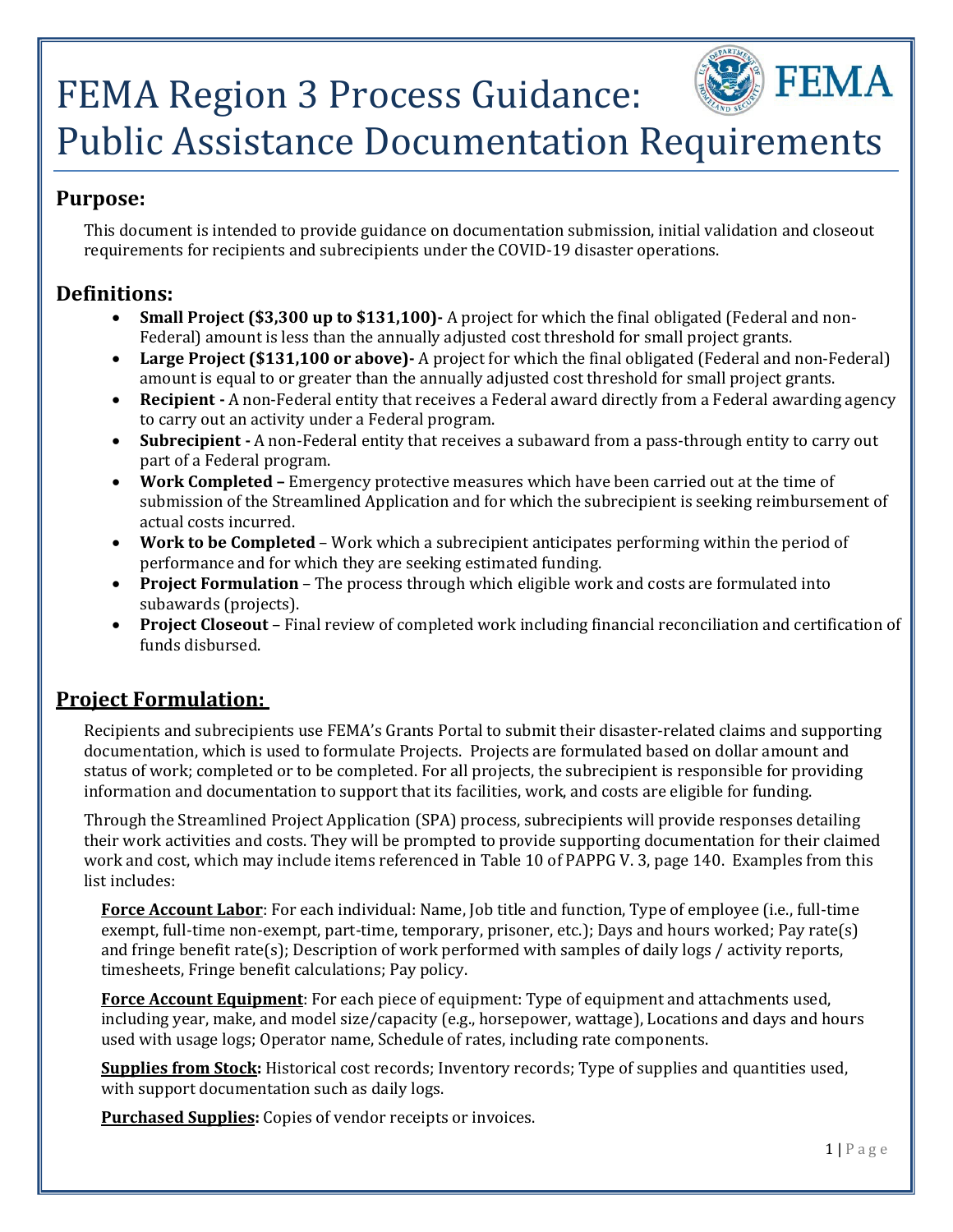**Contracts:** Procurement policy; Procurement and bid documents; For procurements in excess of the simplified acquisition threshold (\$150,000 prior to 8/2020 and \$250,000 going forward), a cost/price analysis; Contracts, change orders, and invoices; Dates worked; For time and materials (T&M) contracts, monitoring documentation.

#### **Large Projects:**

For Large Projects, FEMA can formulate projects based on actual costs for work completed or based on an estimate for work to be completed during the period of performance.

#### **Work Completed**

- If the subrecipient has completed work within the Scope of Work (SOW), these costs are prepared based on actual costs.
- Subrecipients must submit cost summaries for labor, equipment and materials; as well as a 20% sampling of underlying source documents to validate costs incurred.
	- This 20% subrecipient provided sample should consist of the applicable examples listed above and in Table 10 of PAPPG V. 3.
	- 100% documentation to support claimed costs is not required.

#### **Work to be Completed**

- If work remains to be completed at the time of project formulation, the cost for work to be completed can be based on estimates developed by FEMA or the subrecipient.
- Subrecipients should provide a detailed description of the work to be completed, a description of immediate threat; detailed description of work activities; and work locations.
- Subrecipients should provide documentation to support estimates developed
- The source or calculation for any estimates should be in included (such as contractor quote or historical costs).

#### **Small Projects:**

The subrecipient provides a detailed summary of the work and cost along with a self-certification in lieu of supporting documentation. The subrecipient must retain documentation for appeals and audits.

#### **Work Completed**

- Subrecipients provide a summary of actual costs incurred in completing the claimed work.
- Self-certification of work performed and costs incurred is provided through Grants Portal when submitting a project application.

#### **Work to be Completed**

- Subrecipients provide a summary of estimated costs for work to be completed.
- The source or calculation for any estimates should be in included (such as contractor quote or historical costs).

#### **Project Validation1:**

FEMA evaluates the eligibility of work and costs based on documentation provided by the subrecipient during project formulation2.

 $1$  Though FEMA may use a sample to validate the project for initial obligation, the subrecipient must maintain and be able to provide, if requested, all source documentation supporting project costs.<br><sup>2</sup> Cost eligibility criteria can be found in PAPPG V. 3, starting on page 21.

<sup>&</sup>lt;sup>2</sup> Cost eligibility criteria can be found in PAPPG V. 3, starting on page 21.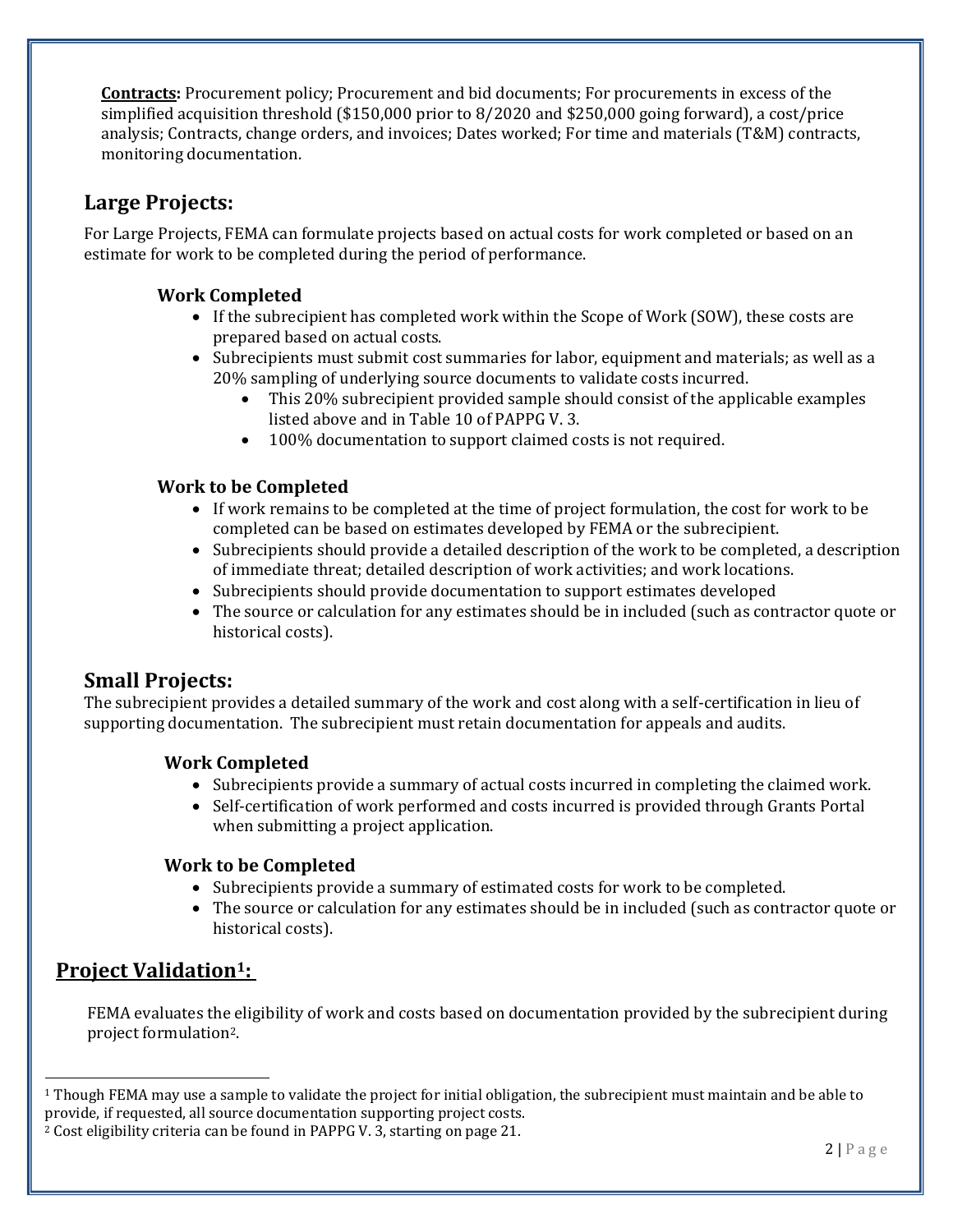### **Large Projects**

#### **Work Completed**

- FEMA determines project eligibility by reviewing the work and cost detailed in the subrecipient's summaries and supporting documentation.
- FEMA will validate all information has been provided. If incomplete, FEMA will request the missing information.
- FEMA will review the supporting documentation provided based on each type of work (force account labor, force account equipment, purchases and contracts). If the cost summary and sample provided do not match, FEMA will request additional information to resolve the discrepancy.
- If FEMA cannot validate eligibility by reviewing the initial sample, another documentation sample may be requested.

#### **Work to be Completed**

- FEMA will validate the information submitted by the subrecipient.
- FEMA uses standard cost estimating tools, such as RS Means, or prevailing rates to validate or develop a cost estimate. Usage rates, forecasted projects, and per capita populations are used to validate quantity reasonableness.

#### **Small Projects**

#### **Work Completed**

- FEMA determines project eligibility by reviewing the work and cost detailed in the subrecipient's cost summaries and self-certification.
- If work or cost eligibility cannot be determined, FEMA will request clarification of the documentation provided through the RFI process.

#### **Work to be Completed**

- FEMA validates the information submitted by the subrecipient.
- FEMA uses standard cost estimating tools, such as RS Means, or prevailing rates to validate or develop cost estimates. Usage rates, forecasted projects, and per capita populations are used to validate quantity reasonableness.
- If work or cost eligibility cannot be determined with provided information, additional supporting documentation or estimation calculations will be requested through an RFI.

#### **Project Closeout and Final Financial Reconciliation:**

#### **Large Projects**

 costs incurred. The final obligation is adjusted to actual cost prior to project closeout. At project closeout, FEMA and the recipient conduct a final review of large projects to validate actual

Large Project closeout packages must include:

- A cost breakdown identifying the individual elements that comprise the total actual costs claimed;
- The subrecipient's accounting of project expenditures and dates of expenditures (such as a report from its accounting system);
- All applicable documentation to support the actual costs as identified;